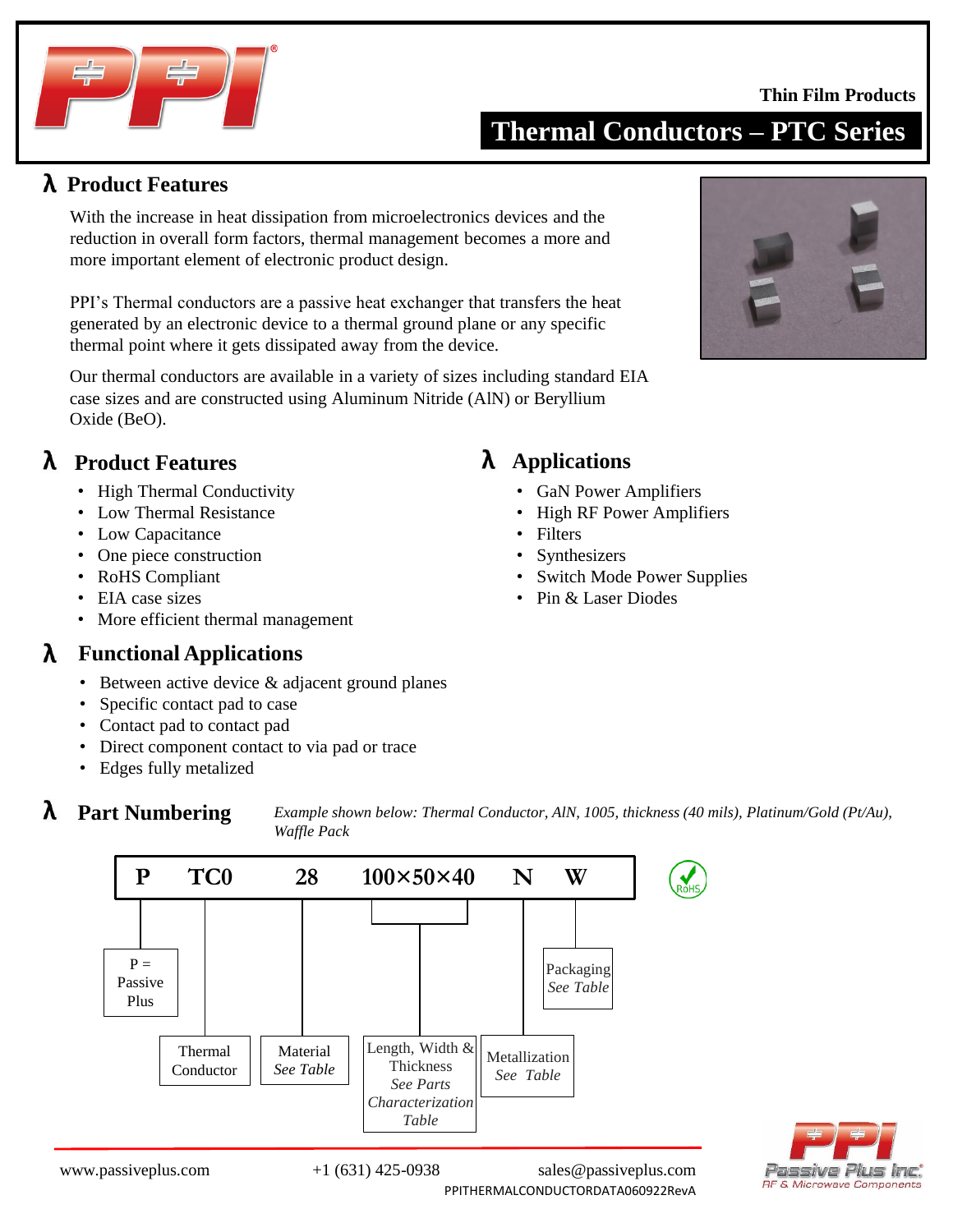

#### **Thin Film Products**

# **Thermal Conductors – PTC Series**

### **Parts Characterizations**

|                  | Length                 | Width                                                   | <b>Thickness</b><br>(T)<br><b>Terminal</b> | Thermal Resistance (°C/W) |            | <b>Thermal Conductivity</b><br>(mW/°C) |            |            |
|------------------|------------------------|---------------------------------------------------------|--------------------------------------------|---------------------------|------------|----------------------------------------|------------|------------|
| <b>Case Size</b> | (L)<br>mils / (inches) | (W)<br>mils / (inches)                                  | mils /<br>(inches)                         | (t)                       | <b>AIN</b> | <b>BeO</b>                             | <b>AIN</b> | <b>BeO</b> |
| 0302             | $30 \pm 2$             | $20 \pm 2$                                              | 20                                         | 10                        | 19         | 12                                     | 53         | 81         |
|                  | $(.770 \pm .051)$      | $(.510 \pm .0510)$ $(.020 \pm .002)$                    |                                            | $-0.25$                   |            |                                        |            |            |
| 0402             | $40 \pm 2$             | $20 \pm 2$                                              | 20                                         | 10                        | 25         | 16                                     | 40         | 61         |
|                  |                        | $(1.020 \pm .051)$ $(.510 \pm .0510)$ $(.020 \pm .002)$ |                                            | $-0.25$                   |            |                                        |            |            |
| 0505             | $50 \pm 2$             | $50 \pm 2$                                              | 25                                         | 15                        | 10         | $\tau$                                 | 100        | 153        |
|                  | $(1.270 \pm .051)$     | $(1.270 \pm .051)$ $(.025 \pm .002)$                    |                                            | $-0.38$                   |            |                                        |            |            |
| 0603             | $60 \pm 2$             | $30 \pm 2$                                              | 25                                         | 15                        | $20\,$     | 13                                     | 50         | 76         |
|                  | $(1.52 \pm .051)$      | $(.760 \pm .051)$ $(.025 \pm .002)$                     |                                            | $-0.38$                   |            |                                        |            |            |
| 0805             | $80 \pm 2$             | $50 \pm 2$                                              | 40                                         | 20                        | 10         | 7                                      | 100        | 153        |
|                  | $(2.030 \pm .051)$     | $1.270 \pm .051$ $(.040 \pm .002)$                      |                                            | $-0.51$                   |            |                                        |            |            |
| 1005             | $100 \pm 2$            | $50 \pm 2$                                              | 40                                         | 20                        | 13         | 8                                      | 77         | 122        |
|                  | $(2.54 \pm .051)$      | $(1.27 \pm .051)$ $(.040 \pm .002)$                     |                                            | $-0.51$                   |            |                                        |            |            |
| 1020             | $100 \pm 2$            | $200 \pm 2$                                             | 40                                         | 20                        | 3          | 2                                      | 320        | 508        |
|                  | $(2.540 \pm .051)$     | $(5.080 \pm .051)$ $(.040 \pm .002)$                    |                                            | $-0.51$                   |            |                                        |            |            |
| 1111             | $110 \pm 2$            | $110 \pm 2$                                             | 40                                         | 20                        | $\tau$     | $\overline{4}$                         | 153        | 240        |
|                  | $(2.790 \pm .051)$     | $(2.790 \pm .051)$ $(.040 \pm .002)$                    |                                            | $-0.51$                   |            |                                        |            |            |
|                  | $195 \pm 10$           | $195 \pm 10$                                            | 60                                         | 30                        | 10         | 6                                      | 100        |            |
| 2010             | $(4.950 \pm .254)$     | $(2.410 \pm .254)$ $(.060 \pm .002)$                    |                                            | $-0.77$                   |            |                                        |            | 159        |
| 2525             | $240 \pm 10$           | $250 \pm 10$                                            | 60                                         | 40                        |            | $\mathfrak{Z}$                         | 240        |            |
|                  | $(6.100 \pm .254)$     | $(6.350 \pm .254)$ $(.060 \pm .002)$                    |                                            | $-1.02$                   | 4          |                                        |            | 380        |
| 3725             | $370 \pm 10$           | $245 \pm 10$                                            | 60                                         | 50                        |            | $\overline{4}$                         | 160        | 254        |
|                  | $(9.400 \pm .254)$     | $(6.220 \pm .254)$ $(.060 \pm .002)$                    |                                            | $-1.27$                   | 6          |                                        |            |            |
| 3737             | $365 \pm 10$           | $375 \pm 10$                                            | 60                                         | 50                        |            | $\mathfrak{Z}$                         | 240        | 380        |
|                  | $(9.270 \pm .254)$     | $(9.530 \pm .254)$ $(.060 \pm .002)$                    |                                            | $-1.27$                   | 4          |                                        |            |            |

# **Materials**

|             | AIN | BeO |
|-------------|-----|-----|
| <b>CODE</b> | 28  | 25  |

# **Metallizations**

| <b>Termination Code</b> | <b>Termination Materials</b> |
|-------------------------|------------------------------|
| $N^*$                   | Platinum/Gold (Pt/Au)        |
| X                       | Platinum/Silver (Pt/Ag)      |
|                         |                              |

*\*Recommended*

#### **Packaging** λ

| Code | <b>Style</b>              |
|------|---------------------------|
| w    | Waffle Pack<br>(Standard) |
| G    | <b>Gel Pack</b>           |

All parts are supplied in waffle packs. Other packaging may be available. Contact PPI for additional packaging options.



www.passiveplus.com +1 (631) 425-0938 sales@passiveplus.com

PPITHERMALCONDUCTORDATA060922RevA